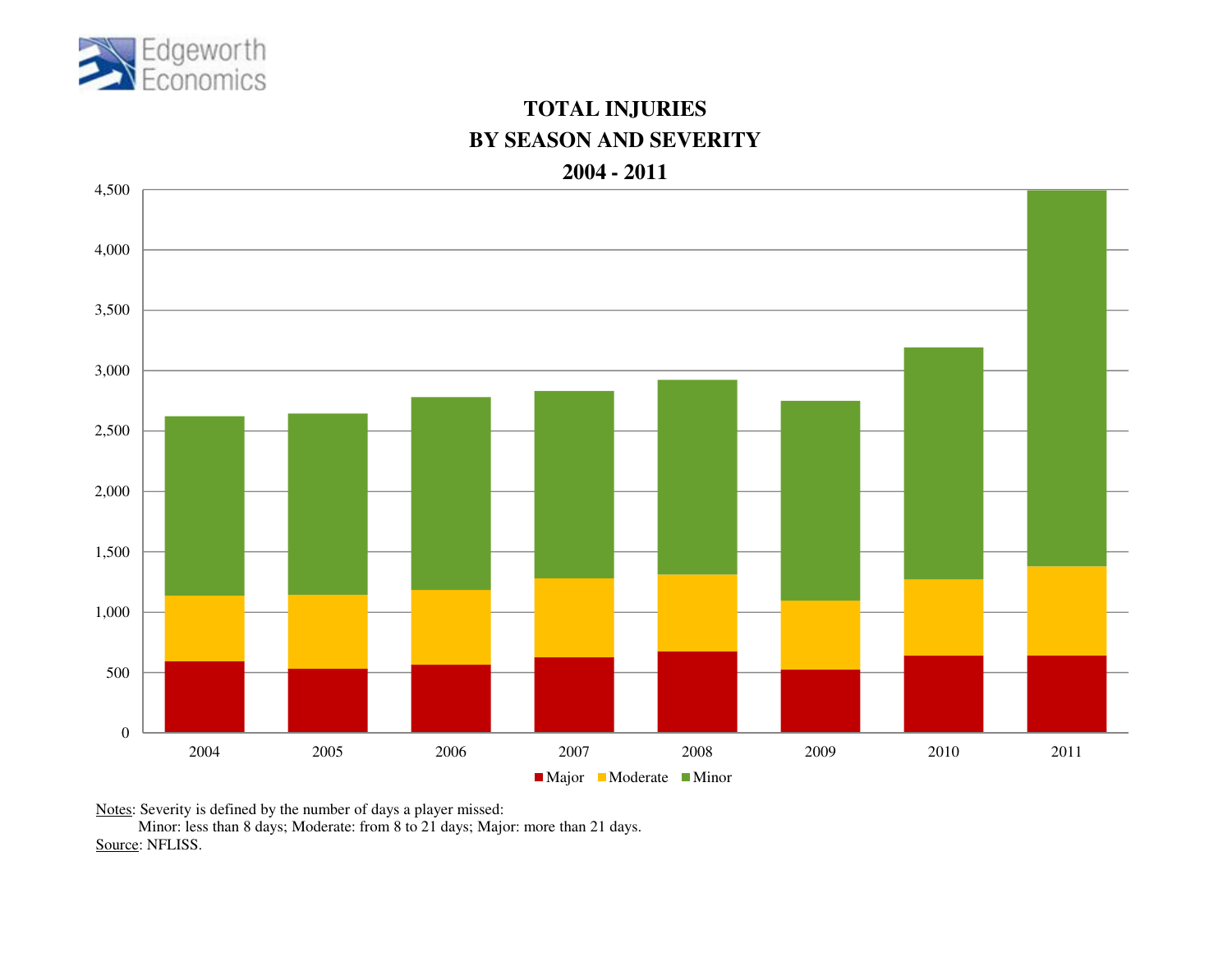

### **TOTAL INJURIES BY SEASON AND ACTION TAKEN2004 - 2011**

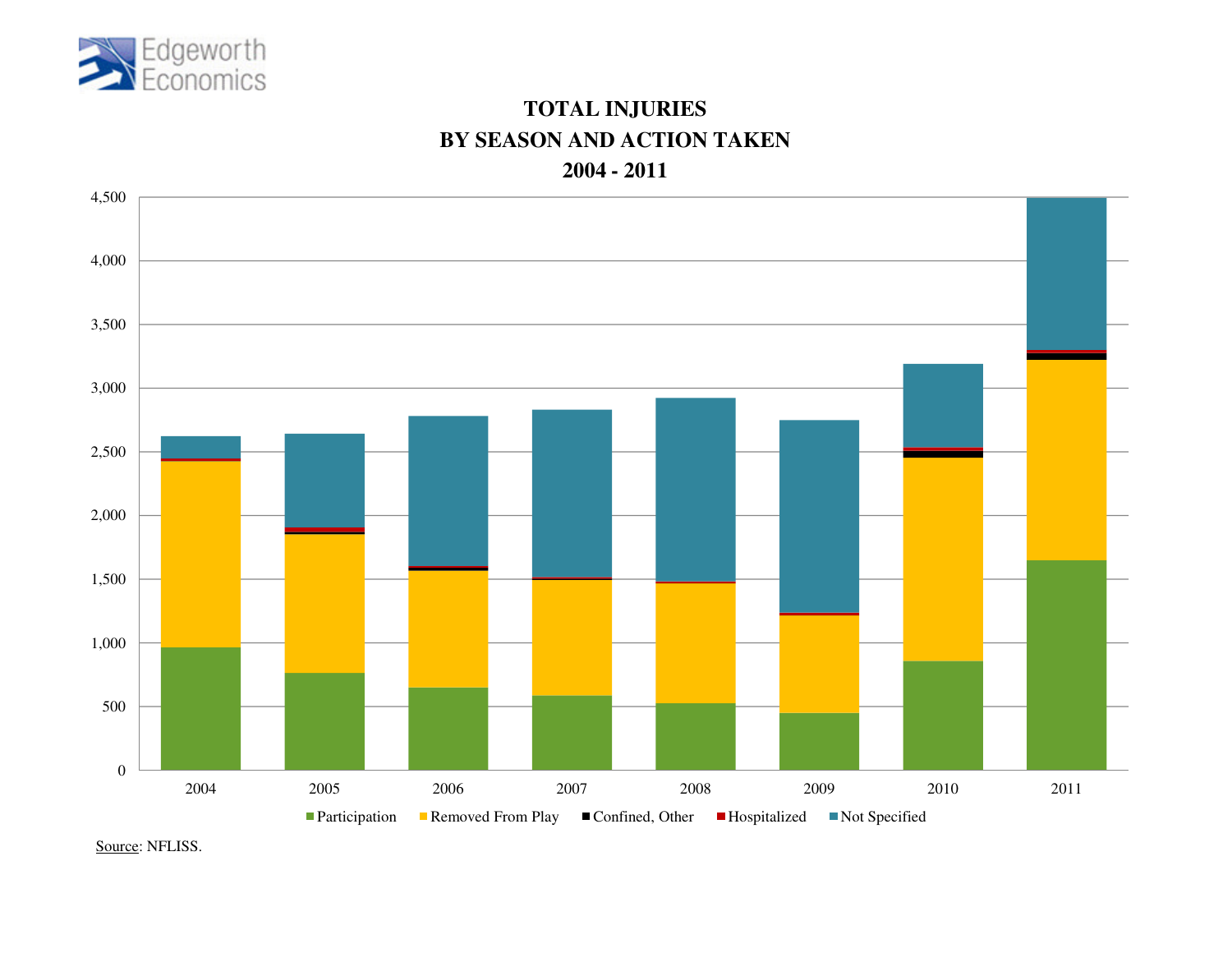

### **MILD TRAUMATIC BRAIN INJURIESBY SEASON AND TYPE OF PLAY**

**2004 - 2011**

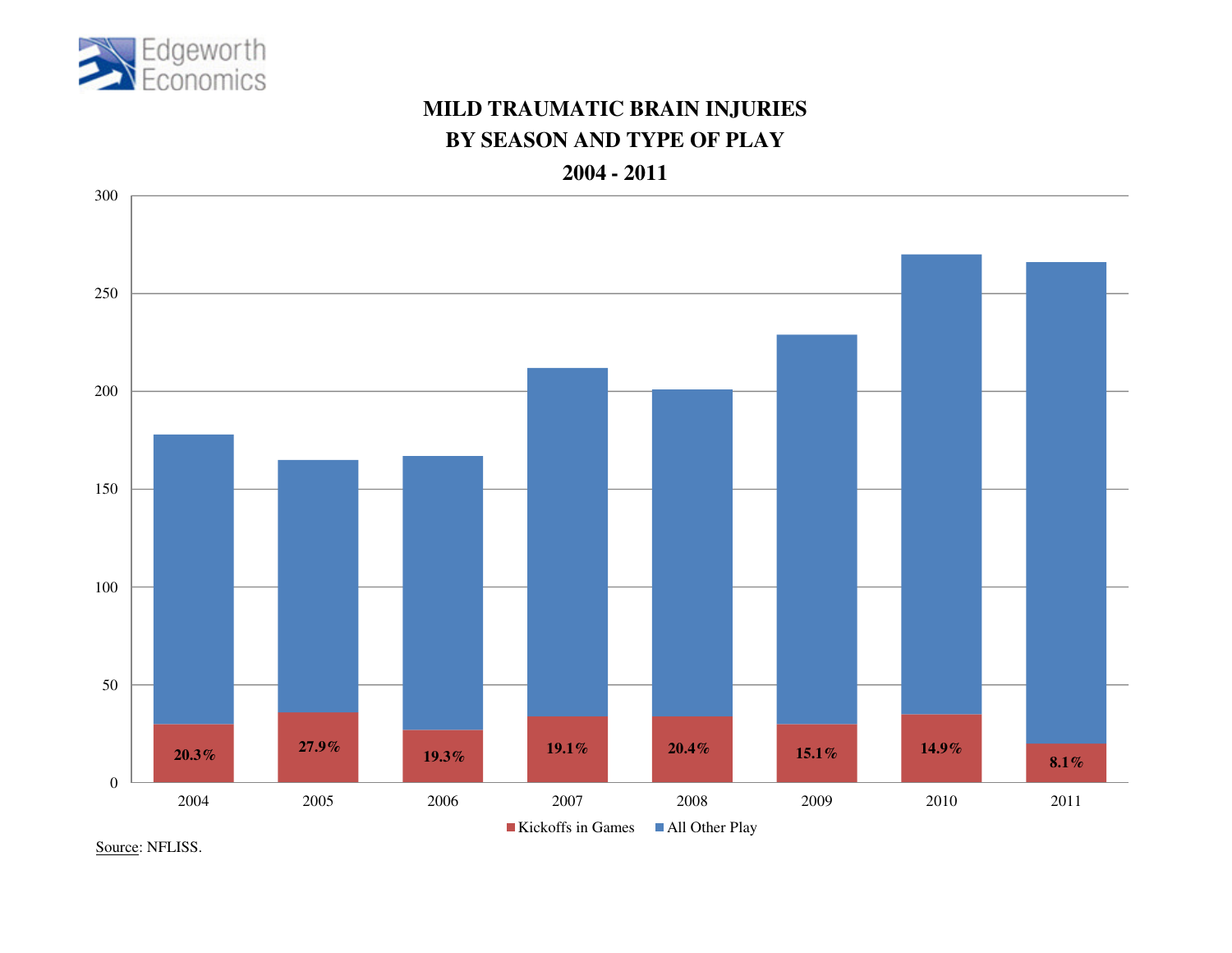

### **AVERAGE INJURIES PER TEAM PER GAME**

**BY WEEK**

**2004 - 2010 VS. 2011**

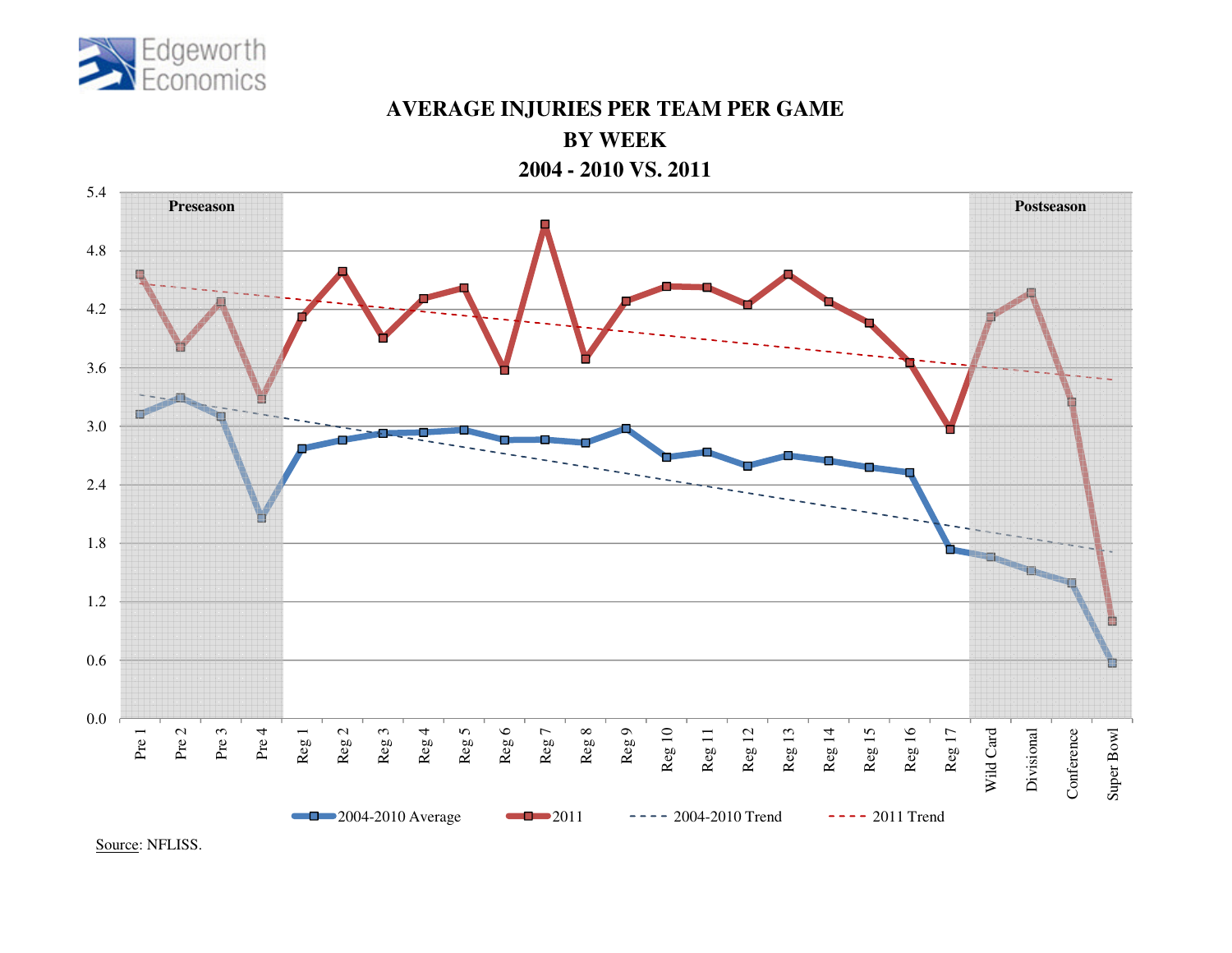

# **MTBI AS SHARE OF TOTAL INJURIES**

**BY WEEK**

**2004 - 2010 VS. 2011**